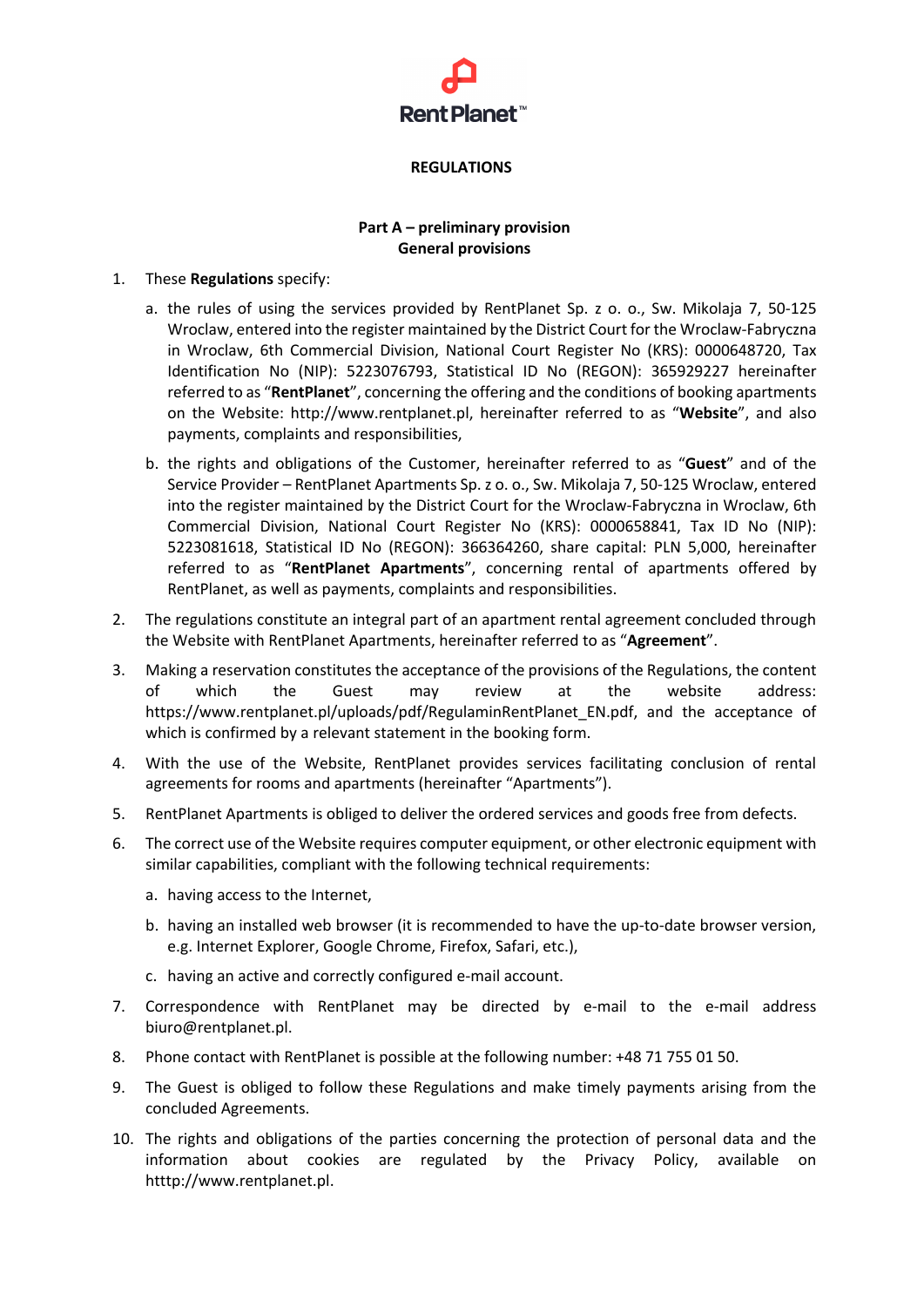

### **Agreement provisions**

- 11. The subject matter of the Agreement is rental of an apartment offered through the Website or other web portals and all the mutual rights and obligations of the Guests and RentPlanet Apartments arising from the Agreement.
- 12. RentPlanet Apartments is obliged to provide guests with premises consistent with the description contained on the Website or other web portals when concluding the Agreement and within the dates specified in the reservation, and the Guest is obliged to pay the price indicated during the booking process and to observe the rules of using the premises and the common parts of the building and adjacent green areas. Depending on the choice of the Website's guest or other internet portals, the price for the stay may or may not include the price for servicing the Guest's stay (including cleaning), however, each time on the Website or other website the components of the final price are clearly indicated and include all amounts due arising from the concluded Agreement.
- 13. Making a reservation by the Guest through the Website or other web portals constitutes the acceptance of these Regulations and the conclusion of the Agreement.

## **Part B – reservations Reservation and rules of payment**

- 1. With the use of the Website, the Guest is able to make reservations of Apartments at prices and on dates specified on the Website or another web portal.
- 2. In the booking process, the Guest selects the Apartment using the Website or another web portal, and then books the Apartment by completing a virtual booking form available on the Website or another web portal.
- 3. The Guest makes the reservation by specifying a precise starting date of the stay and a specific end date of the stay, under the offer concluded on the Website or other web portals. The stay is calculated in days.
- 4. Each of the offered Apartments is intended to be used by a number of persons specified in the Apartment's offer and the virtual booking form at maximum.
- 5. The number of persons intended to stay in the Apartment is indicated by the Guest during the booking process in the virtual booking form. This number must not exceed the maximum number intended for a given Apartment. A stay of a higher number of persons than indicated in the booking form, and lower than the maximum number intended for a given Apartment, must be agreed directly with RentPlanet before the start of the stay and may result in the increase in the price of the stay or a reservation refusal.
- 6. During the booking process, the Guest is obliged to provide information which is necessary to book the Apartment (in particular, full name, address of residence, contact phone number, e-mail address), and at the same time declare the accuracy thereof.
- 7. During the booking process, the Guest is obliged to pay by transfer or by on-line payment (e.g. by eCard), on conditions specified in the virtual booking form, to the bank account specified in the virtual booking form, the reservation fee amount ranging from 30% to 100% of the price of the stay, depending on the selection of the offer and the Apartment. The payment of the reservation fee is made on the date of crediting it to the bank account of RentPlanet Apartments.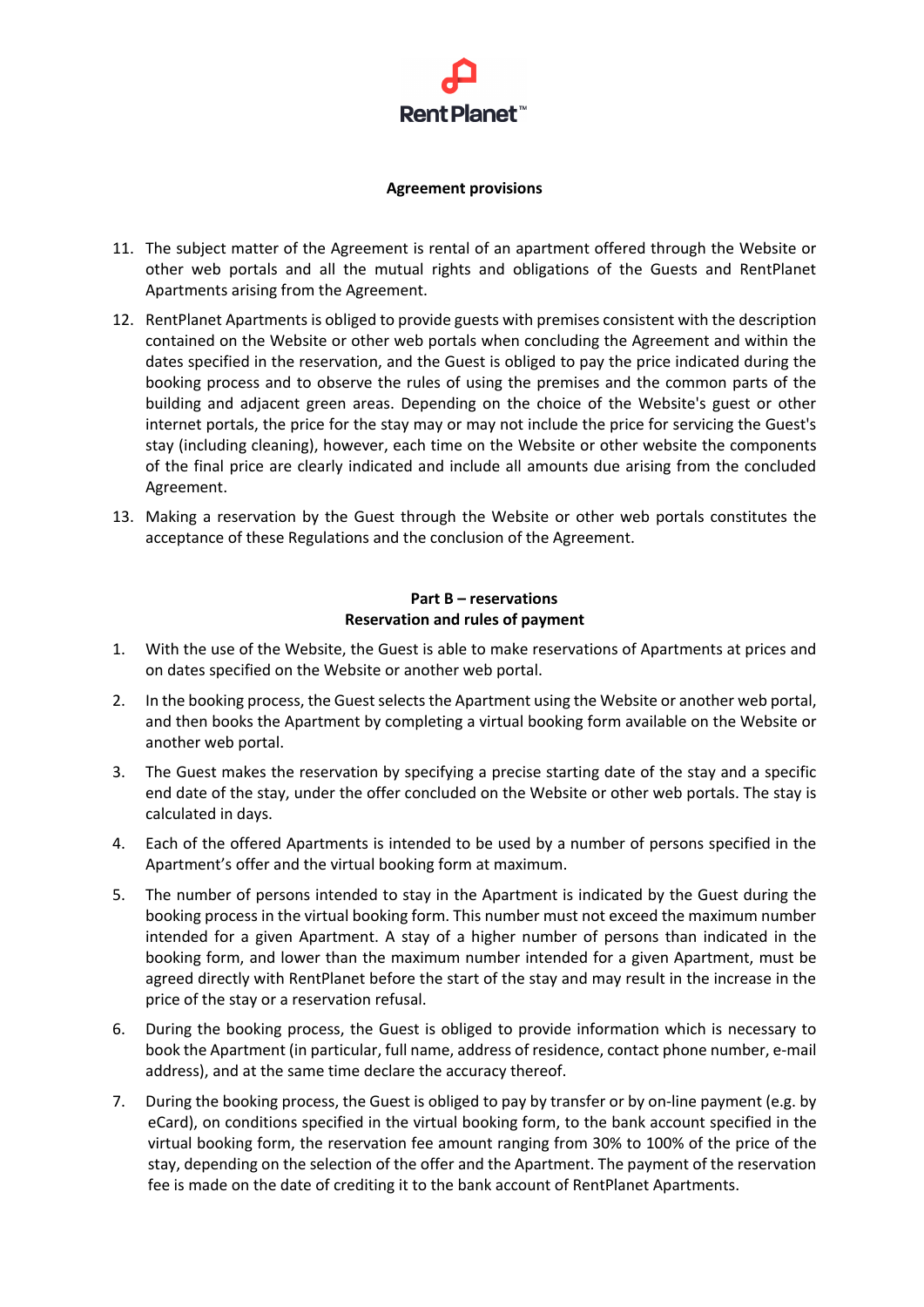

- 8. Upon reservation and crediting the reservation fee to the account of RentPlanet Apartments, the Guest will receive a reservation confirmation from RentPlanet to the specified e-mail address. The reservation confirmation contains booking acceptance, offer summary, price of the stay, payment status, acceptance of the Regulations' provisions, and booking date.
- 9. Lack of payment, referred to in Part B clause 7 above, within 3 days from the date of the reservation, creates the right of withdrawal from the Agreement for RentPlanet Apartments, without the need to specify an additional date for service provision.
- 10. In a situation where the Guest has paid via bank transfer the price of the stay on the day immediately before the start of the stay, at the request of RentPlanet or RentPlanet Apartments, he is obliged to present it in any form (including printout, .pdf) and on any medium (including paper, smartphone, laptop) confirmation of the transfer to RentPlanet Apartments. RentPlanet may not accept the submitted transfer confirmation in the event of any suspicion of its veracity.
- 11. Payment of the reservation fee takes place on the date of crediting it to the bank account of RentPlanet Apartments.
- 12. A successful booking constitutes the conclusion of the Agreement and constitutes a rental agreement for a limited period of time.
- 13. The condition of making a reservation is the acceptance of these Regulations, including the conditions for the use of the Apartments and the common parts of the building and adjacent areas (part C). The condition of making a reservation may also be the acceptance of additional rules regarding a specific Apartment, presented to the Guest when making a reservation on the Website or on another Internet portal.
- 14. The price does not include insurance.
- 15. The agreements concluded through the Website constitute accommodation services provision agreements exclusively, other than those for residential purposes. Pursuant to Article 38 clause 12 of the Consumer Rights Act (Journal of Laws of 2014, item 827, as amended), in respect of such agreements, the consumer does not have the right to withdraw from the agreement within 14 days.
- 16. In connection with tax regulations resulting from the Act of 4 July 2019 amending the Act on tax on goods and services and some other acts, and in accordance with art. 1 point 21 and 24, a new obligation was imposed on the recipient of the service (Guest). At the time of recording the sale by the service provider (RentPlanet Apartments), the recipient (Guest) is required to specify whether he acts as a consumer (receives a receipt) or as an entrepreneur (receives a receipt with a tax identification number or a sales invoice). The purchaser of the service (Guest) is obliged to notify the service provider (RentPlanet Apartments) at the time of the contract of the need to settle the sale as an entrepreneur and the need to issue a sales invoice. If such information is not provided within 24 hours from the time of booking, the sale will be recorded at the cash register. After registering the sale in accordance with the information available during the contract, it is not possible to change the fiscal document at a later date.

### **Making reservations by minors**

17. Reservations by minors and stay of minors who are at least 13 years old and below 18 years old are possible on conditions specified in the Regulations, exclusively upon a written consent of a guardian or a legal representative, sent by scan to the RentPlanet's electronic address within 3 days from the date of making a reservation by a minor. If the consent of a guardian or a legal representative is not sent to RentPlanet by the date specified in the preceding sentence,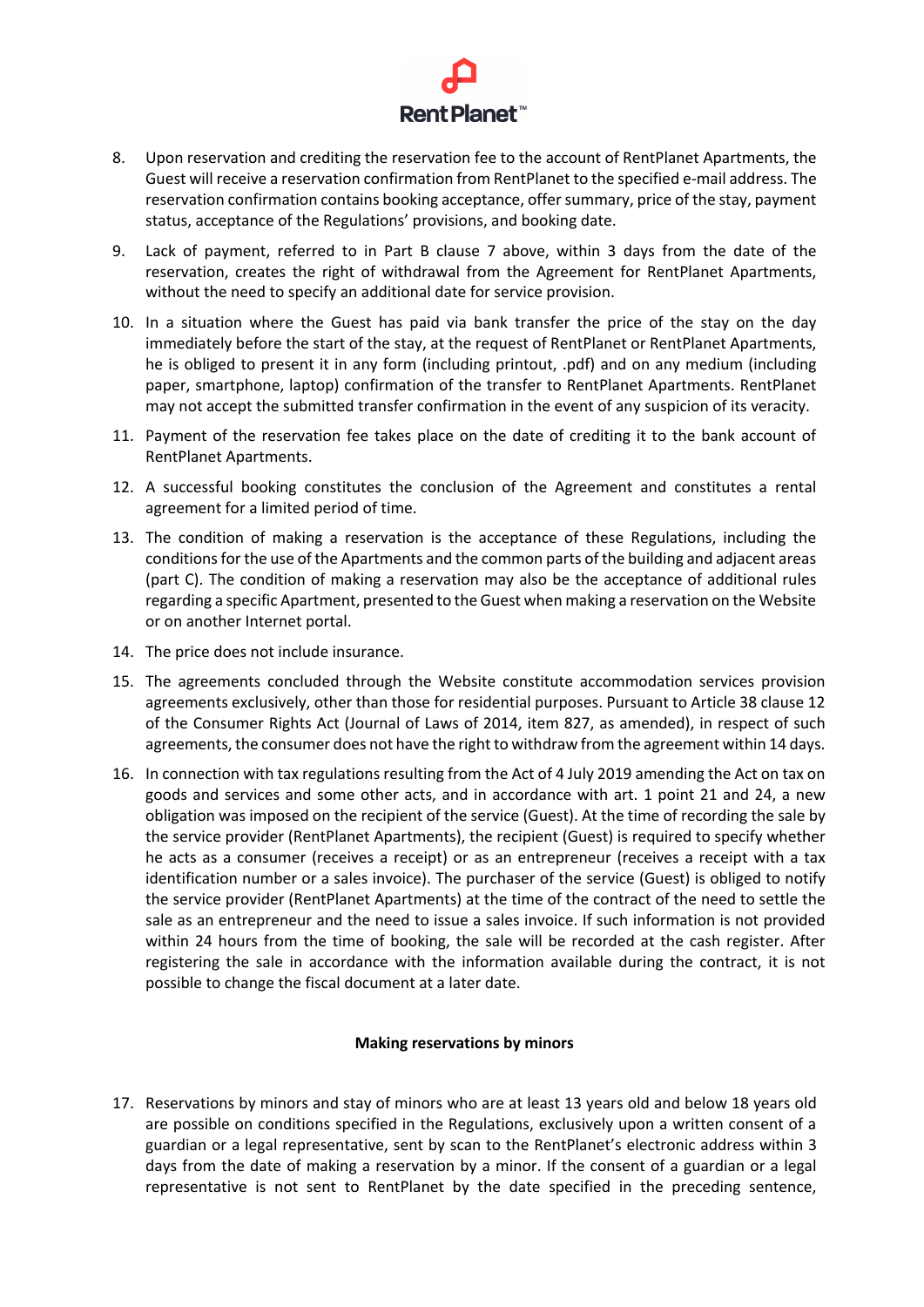

RentPlanet gives a deadline of 1 day for the guardian or the legal representative to confirm the reservation (give consent), referred to above. If the consent in question is not sent to RentPlanet, the reservation is automatically cancelled. In this case, the payment for the reservation is not returned by RentPlanet.

- 18. If the booking form is completed inaccurately in reference to the Guest's age and it is stated by RentPlanet Apartments on the check-in date that the Guest is a minor, RentPlanet Apartments will send an immediate enquiry to the guardians or legal representatives, if they confirm or not the conclusion of this Agreement by the Guest, giving them the time of 3 hours to send the information. Otherwise, the reservation will be cancelled after the lapse of this time. In this case, the payment for the reservation is not returned by RentPlanet.
- 19. Liability for the obligations contained in the Regulations (including damages in the Apartment, in the common areas of the building and adjacent areas), in this case shall be borne by the guardian or legal representative of the minor.

## **Reservation cancellation**

- 20. RentPlanet Apartments and the Guests have the right to withdraw from the Agreement within 3 days from the date of the occurrence of Force Majeure, understood as any external phenomenon, inevitable, which could not be predicted or opposed to, in particular a factual, legal or administrative phenomenon, which in spite of giving one's best efforts could not be predicted, e.g. a flood, a hurricane, an earth quake, a storm, a snowstorm, a war, an uprising, a revolution, riots. Force Majeure cannot be understood as: an illness, a car accident, cancelled flight or train, cancelled holiday, lack of documents authorising to cross the border, family and personal affairs, etc. The Guests are entitled to get a refund of all the paid reservation fees.
- 21. The Guest has the right to withdraw from the Agreement on any reason, after receiving the reservation confirmation from RentPlanet by electronic means, on principles specified in the booking terms and conditions and reservation cancellation conditions of a given Apartment. As a consequence of a reservation cancellation, the Guest will receive from RentPlanet a confirmation of the reservation cancellation of a given Apartment to the specified e-mail address, and up to 100% of the paid reservation fee, pursuant to the booking terms and conditions, to the account from which RentPlanet Apartments received the payment of the reservation fee, the Guest is obliged to confirm the account number. For certain Apartments, the Guest may be obliged to cover the costs of the stay cancellation up to the amount constituting an actual loss of RentPlanet Apartments arising from the Guest's cancellation of the stay. The information on the amount of the stay cancellation costs and, thus, reservation cancellation is included in the booking terms and conditions of a given Apartment and in the virtual booking form.
- 22. Changing a reservation date or changing an Apartment selected during the booking process is possible only through the Website or other web portals, depending on the availability of a given Apartment.
- 23. If RentPlanet Apartments, for reasons beyond its control, is forced to amend important conditions of the Agreement before the start of the Guest's stay, in particular change the booked Apartment or the reservation date, RentPlanet Apartment immediately notifies the Guest about it, and the Guest should immediately inform RentPlanet, if:
	- a. the Guest accepts the proposed amendment of the Agreement, or
	- b. the Guest withdraws from the Agreement, which is connected with an immediate refund of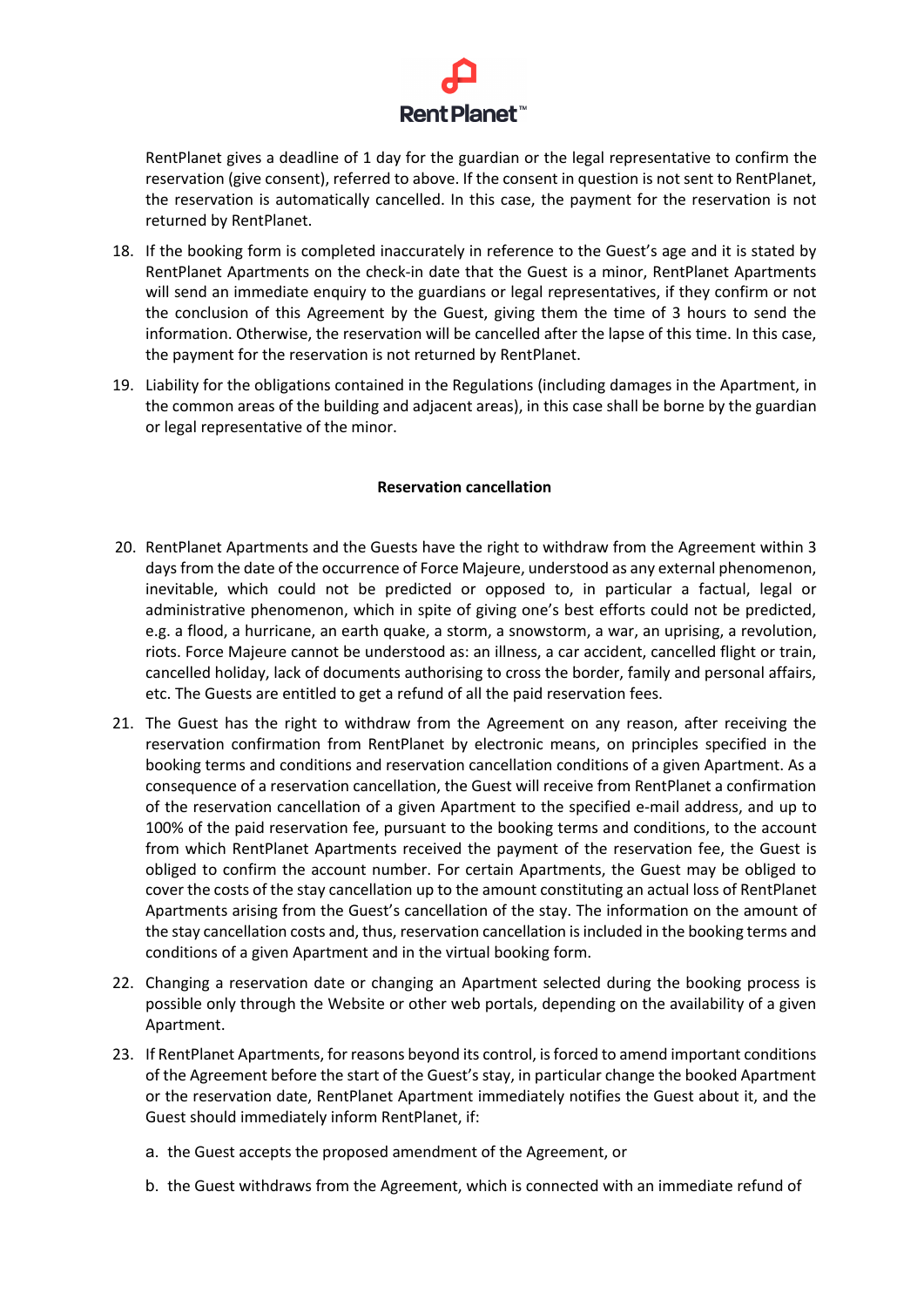

all the paid fees to the Guest.

- 24. RentPlanet Apartments collects a refundable deposit from the Guests to secure any damages to the Apartment. The amount of the returnable deposit is up to PLN 2,000 and depends on the selected Apartment, the number of guests and the duration of stay. The returnable deposit is collected in the form of a blockade charged to the Guest's payment card (the so-called payment pre-authorization). If the Guest's payment card is charged, RentPlanet issues a confirmation of completing the pre-authorization.
- 25. The deposit, referred to in Part B clause 24 above, is refunded to the Guests on the check-out date, if a RentPlanet representative, who performs the inspection of the Apartment, is present when collecting the Apartment, and the Guest. If the Apartment is returned in the absence of a RentPlanet Apartment's representative, the deposit will be refunded to the Guests within 7 days from the check-out date by removing the credit/debit card block, or by transfer.
- 26. If RentPlanet Apartments finds damage in the Apartment, common parts of the building or adjacent areas, which were not noted at check-in, the amount of the cost of repairing the damage will be deducted from the deposit. In the event that the amount of the deposit is not sufficient to cover the damage referred to in the previous sentence, the Guest is obliged immediately, but no longer than within 3 days from the date of check-out, to cover the difference between the amount of damage and the amount of the deposit paid. The above does not prevent RentPlanet Apartments from seeking compensation on general principles.
- 27. RentPlanet Apartments will refund if:
	- a. Cancellation of the booking by the Guest or a no show resulting solely due to reasons of force majeure (described in point 20 of these Regulations) - in this case, all or part of the booking value will be refunded, depending on the booking conditions made by the intermediary portal and fees for additional services,
	- b. Recognition of complaints by RentPlanet Apartments.
- 28. RentPlanet Apartments refunds the amount due only by using the payment method used by the Guest when making the booking.
- 29. The Guest has the right to apply for a refund of the funds collected for unused stay (in accordance with the terms of the booking) within 14 days after the cancellation of the service or the acceptance of the complaint by RentPlanet Apartments.
- 30. In the case of issuing a VAT invoice, RentPlanet Apartments will inform the customer about the planned refund via email sent to the address provided by the Guest during the booking process. Guests have 14 days to accept the terms. Upon receipt of acceptance, RentPlanet Apartments will immediately refund the balance and forward a correcting invoice to the address provided by the Guest.

# **C. Rules of Use of the Apartments Terms and conditions of stay**

- 1. The stay in the Apartment begins at the time indicated in the booking conditions of the given Apartment, on the first day specified in the Agreement. A representative of RentPlanet Apartments is not obliged to give the keys before the time indicated in the conditions of booking the given Apartment.
- 2. The stay in the Apartment ends at 11:00 indicated in the booking conditions of the given Apartment on the last day of stay. The Guest is obliged to empty the Apartment of his belongings,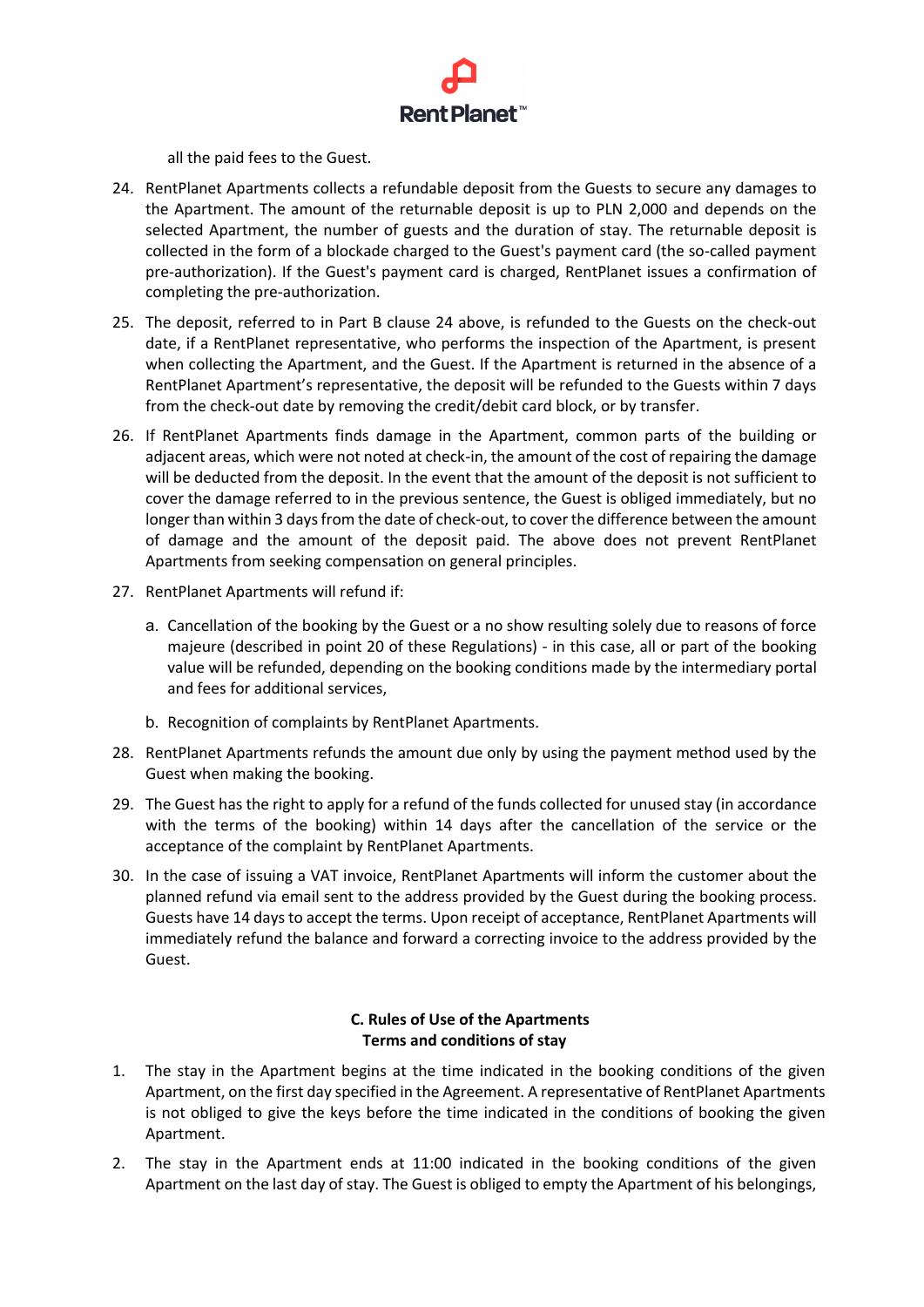

leave it and return the keys by this time.

- 3. On the day of the beginning of the stay, the Apartment is delivered at the time previously agreed with the Guest by RentPlanet Apartments, but not earlier than at the time indicated in the terms of booking the given Apartment.
- 4. Guests are issued keys to the Apartment and are acquainted with the Apartment. The method of issuing keys to guests is each time described in the booking conditions for a given Apartment. Depending on the selected Apartment, keys can be issued to Guests:
	- a. by RentPlanet Apartments at the address of the Apartment
	- b. by RentPlanet Apartments at a different address
	- c. through the lock access code, sent by e-mail or text message to the telephone number provided by the Guest at the time of booking.
- 5. RentPlanet and RentPlanet Apartments are not liable to Guests for any delays in the release of the Apartment due to the lack of notification of the arrival time by the Guest.
- 6. Leaving the Apartment after the hour indicated in the conditions of booking a given Apartment, on the last day of stay, is possible only after prior agreement with RentPlanet and obtaining consent from RentPlanet. In this case, RentPlanet Apartments will impose an additional fee of PLN 50 on the Guest. However, leaving the apartment in any case must occur no later than 12.00 on the last day of stay. If you leave the Apartment after the hour indicated in the conditions of booking a given Apartment, on the last day of your stay, without the consent of RentPlanet Apartments, RentPlanet Apartments will impose an additional fee on the Guest in the amount of the price for one day of renting the Apartment, corresponding to the price for the next day. For additional fees referred to in this point, Guests may be charged with a returnable deposit, and if the amount of the returnable deposit does not cover the additional fees, RentPlanet Apartments has the right to unload the debit/credit card of the Guest.
- 7. Quiet hours in the Apartment are from 10:00 p.m. 6:00 a.m.
- 8. The Guest may check in before 4:00 p.m. or after 8:00 p.m., if he/she previously informs about it and gets consent from RentPlanet Apartments. RentPlanet Apartments will charge the Guest with an additional fee in the amount of PLN 50.
- 9. Failure to appear by 20:00 on the day of arrival is tantamount to resignation if the Guest has not informed RentPlanet in advance and is tantamount to the possibility of renting the room to another Guest. In this case, the payment for the reservation is returned by RentPlanet, in accordance with the booking conditions.
- 10. Persons not declared as guests when making the reservation may stay in the Apartment between 7:00 and 22:00. Staying in the Apartment of unreported persons outside of the hours indicated above will be treated as a breach of the Agreement, unless the amount of payment for rent was not dependent on the number of persons accommodated. In this case, RentPlanet Apartments has the right to additionally charge the guest for the stay of unreported persons.
- 11. On the day of check-in and handing over the keys to the Apartment, RentPlanet Apartments is entitled to request the Guest to show his valid ID in order to write down the Guest's personal data. In the event of refusal to present a valid ID, a representative of RentPlanet Apartments has the right and obligation to refuse to issue the key to the Apartment.
- 12. The Guest is obliged to use the Apartment, common parts of the building and adjacent areas in a manner consistent with its intended use, the provisions of the Regulations and the rules of social coexistence, in particular in a way that does not disturb the peace of third parties, including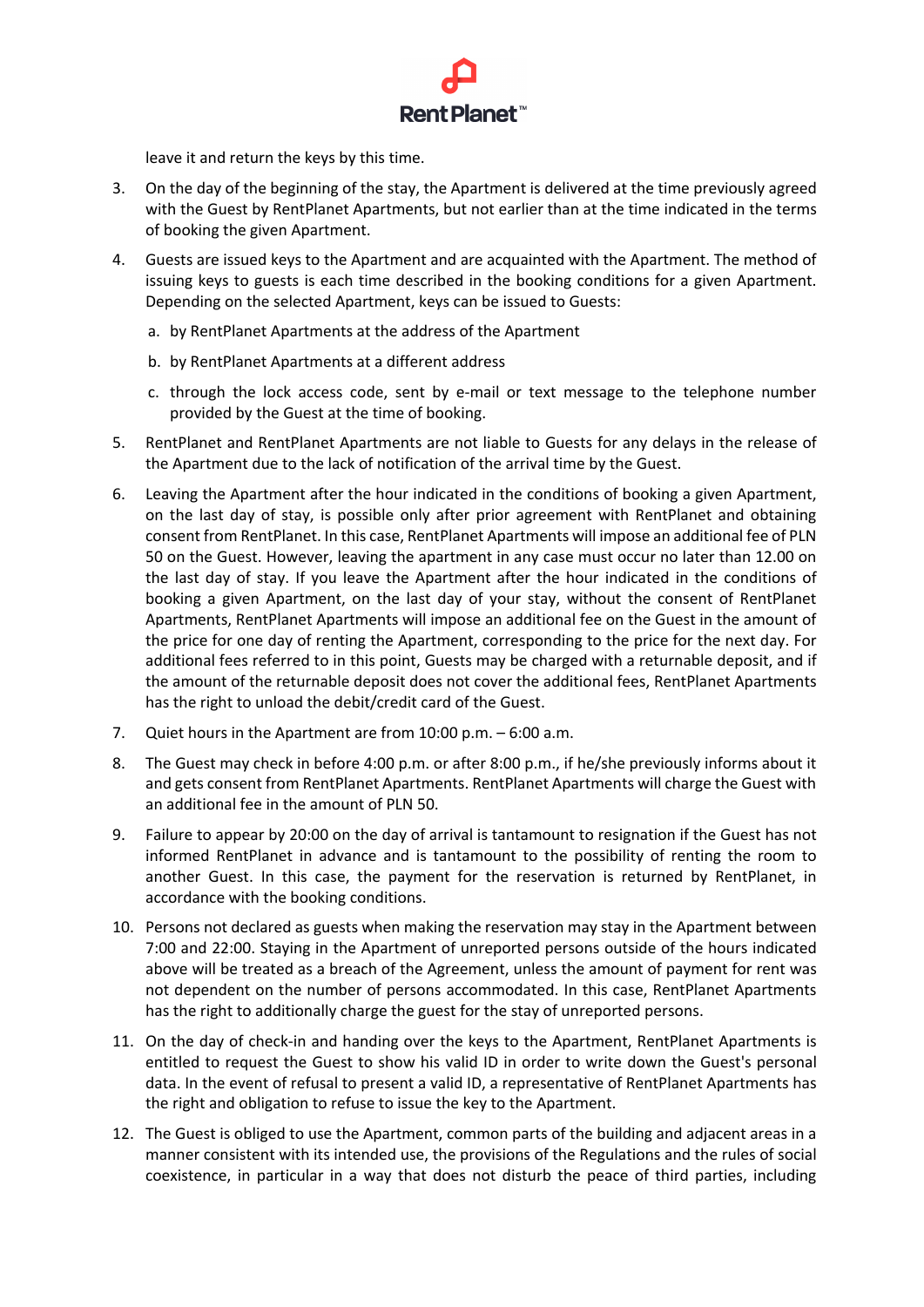

persons residing in neighbouring Apartments.

- 13. RentPlanet Apartments has the right to terminate the Agreement with immediate effect if the Guest or persons staying in the Apartment behaves in an aggressive manner or in a way that disturbs the peace of third parties, including persons residing in neighbouring Apartments or other premises on the premises building, notoriously violates the provisions of these regulations.
- 14. In the event of obtaining information specified in Part C point 10-13 above, RentPlanet Apartments is entitled to call the appropriate public services to the Apartment in order to investigate the circumstances of the Apartment. RentPlanet reserves the right to collect a financial penalty of PLN 500 from the Guest if, as a result of the Guest's behaviour, the police or municipal police are called to the Apartment. Notwithstanding the foregoing, any additional costs arising from the call of the competent services shall be borne by the Guest.
- 15. In Apartments offered by RentPlanet, common parts of buildings with adjacent areas, where the Apartments are located, i.e. staircase, elevator, corridors, reception and green areas, smoking is strictly forbidden, in particular tobacco products. This ban does not apply to smoking in a fireplace adapted for this purpose, if the Apartment has a fireplace.
- 16. The Guest and persons who stay with him in the Apartment, common parts of the building or adjacent areas are obliged to comply with the fire instructions posted in the Apartment or in the building. Due to fire safety, it is forbidden to use heaters, electric irons and other similar devices not being part of the Apartment's equipment in the rooms.
- 17. In the event of a breach of the prohibition set out in Part C point 12-16 above, RentPlanet Apartments imposes a min. fee of PLN 200 on the Guest, which does not limit the possibility of seeking compensation on general principles.
- 18. RentPlanet reserves the right to refuse a Guest who:
	- a. does not have a valid identity card or does not want to show a document,
	- b. is under the influence of alcohol or other intoxicants,
	- c. during his previous stay grossly violated these Regulations.
- 19. The Guest is obliged to take care of the Apartment, common parts of the building and overdeveloped areas with due diligence, in particular he is obliged to close the entrance door of the Apartment during his absence, close the entrance door and entrance gates to the building and adjacent areas, as well as to not to take things that are equipped with the Apartment or common parts of the building out of their area.
- 20. RentPlanet reserves the right to collect from the Guest a financial penalty of PLN 200 to PLN 500 for each place of leaving the Apartment far different from the state in which the Guest found the Apartment, common parts of the building and adjacent areas at the time of check-in, e.g. flooded and sticky floor, scattered garbage, dirty walls and furniture, damaged furniture or furnishings, vomit, faeces or traces of blood, and for littering, dirt, damage and leaving cigarette butts on the premises of the Apartment, common parts of buildings, including areas adjacent, where Apartments are located. RentPlanet also has the right to collect a financial penalty from the Guest if the Guest or unreported persons staying with the Guest commit the following acts in the Apartment, part of the common building or adjacent areas:
	- a. drinking alcohol, in particular in the common areas of the building or adjacent areas that are not designated for this purpose,
	- b. unjustified use of fire-fighting equipment,
	- c. switching off, painting, covering, disconnecting, damaging the monitoring system, intercoms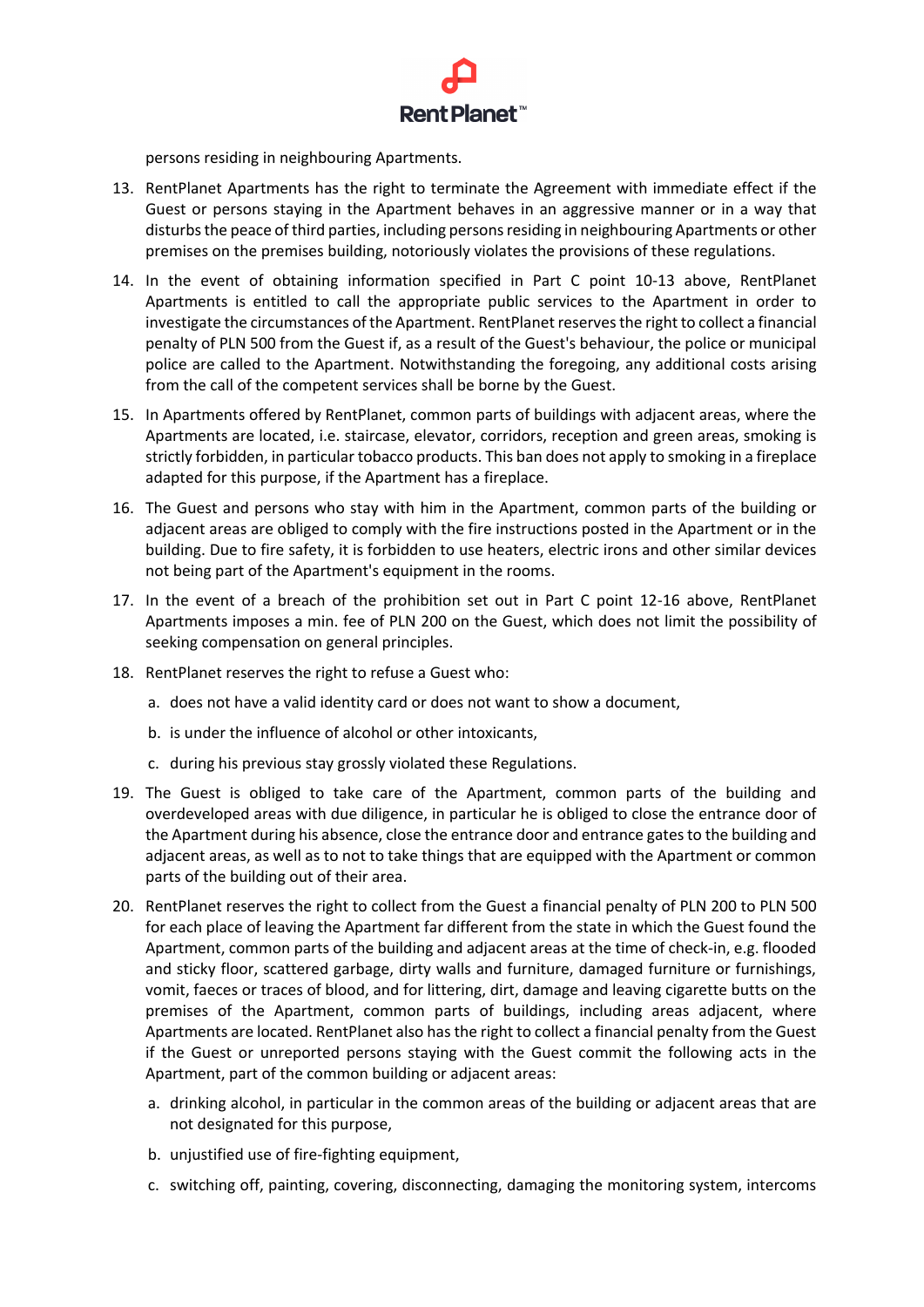

or other protections.

- 21. All faults present in the Suite, the Guest is obliged to report immediately to RentPlanet.
- 22. RentPlanet Apartments should give the Guests the apartment in a condition suitable for the agreed use and keep it in this condition for the duration of the lease. The visitor should return the Apartment in a non-deteriorated condition and keep it in this condition for the duration of the lease. Small costs connected with the usual use of the Apartment are charged to RentPlanet Apartments.

### **Responsibility and complaints**

- 23. RentPlanet Apartments is responsible for non-performance or improper performance of the Agreement, unless the non-performance or improper performance is caused solely by the act or omission of the Guest or undeclared persons staying with the Guest.
- 24. 23. The Guest is responsible for all types of damages arising in the Apartment, common parts of the building or adjacent areas, in particular in their equipment and permanent elements, caused by the Guest's action / omission or the act / omission of persons who stayed in the Apartment during the Guest's stay that RentPlanet informs about within 1 day of the damage.
- 25. The Guest is not responsible for damages which occur as a result of a Force Majeure.
- 26. If it is stated that the provision of services is contrary to the Agreement, any complaints should be provided by the Guest to RentPlanet in writing or in electronic form no later than within 7 days from the date on which the stay ended.
- 27. RentPlanet investigates the complaint within 14 days from the receipt thereof, which the Guest is informed about in the same written or electronic form.
- 28. If the complaint is rejected, RentPlanet is obliged to provide a detailed justification in writing or in electronic form of the rejection reasons.
- 29. Personal items left behind in the Apartment by the Guest, will be shipped, at the Guest's request, to the address specified by the Guest. If no instruction of shipment is received, RentPlanet undertakes to store the items left behind by the Guest for a period of 3 months from the checkout date. Such items will be subsequently destroyed by a commission, handed over for disposal or given away for charitable purposes or for public use.

### **Animals**

30. RentPlanet Apartments does not give consent to the stay of animals in the Apartments.

## **Part D. Final provisions**

- 1. For the transactions and Agreements concluded through the Website, the Regulations' version which is in force upon the transaction execution or Agreement conclusion applies.
- 2. The Guest accepts and consents to the sending of invoices in electronic form with the use of electronic mail.